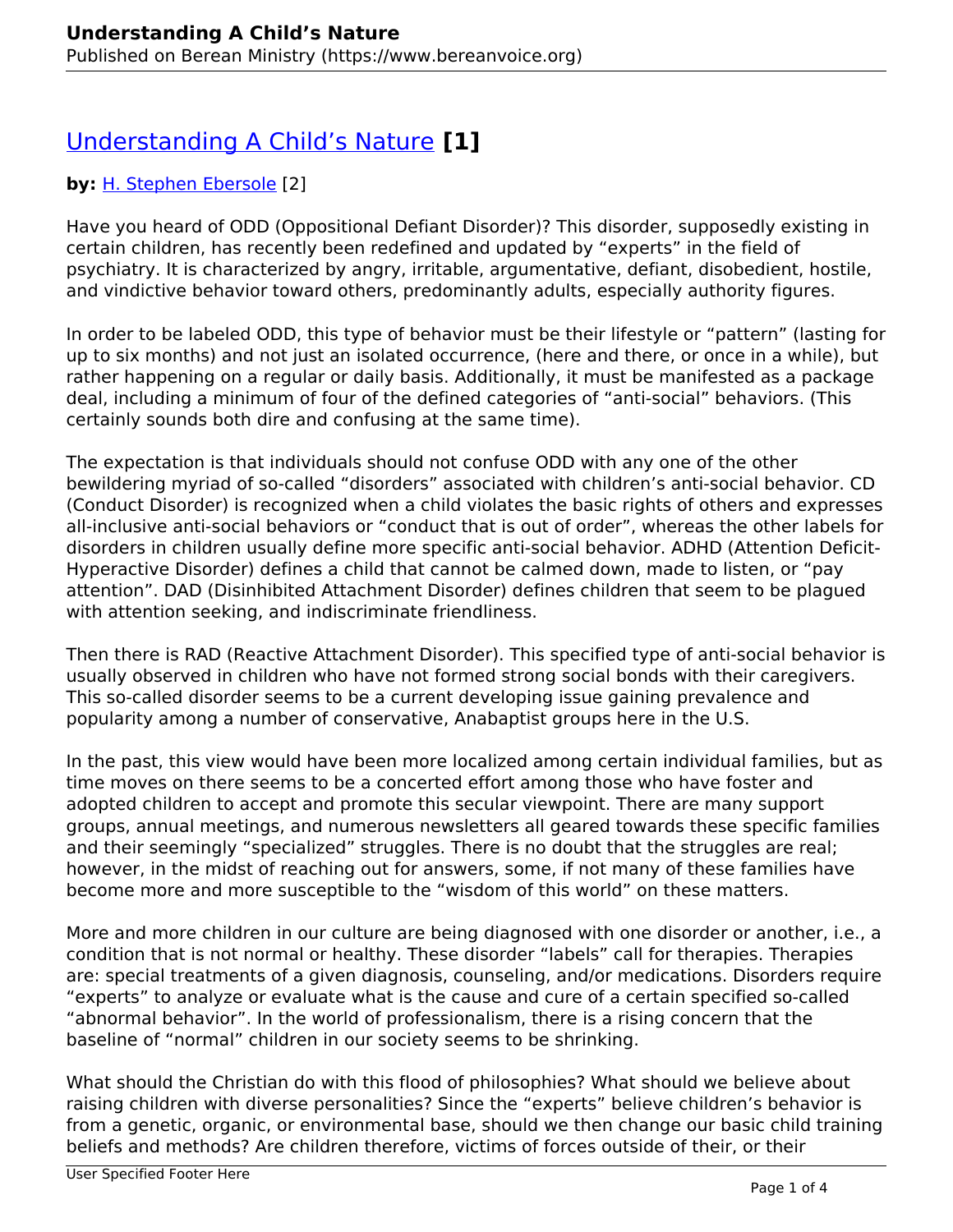parents', control?

Might a diagnosis which produces a label, influence a parent to stop believing that his or her child is responsible for their behavior? What if the child begins to believe that they have no ability to take responsibility for their actions or that they cannot choose to be something different than that which their lower nature (natural inclination) would dictate?

The following principles are a summary of the timeless truths of the Bible. If we want to "endure unto the end", we must believe these principles in our hearts, practice them in our families, and teach them in our churches.

# **Each child in the ultimate sense is created in the image of God.**

We believe the Biblical account of creation and that God created Adam and Eve in His own likeness and image (Genesis 1:26-27). Also, that Adam's sons were born in his own likeness and image, (Genesis 5:3). Hence, the human spirit and personality is a replication of God Himself. We are not the result of random chance, mutations, and evolution. Moreover, when each child is created in the womb, God personally oversees His creation and has infinite thoughts for each one (Psalm 139:13-19).

The product of this divine creation is that each child is incredibly complex, resilient, and gifted. There are receptors in each soul that are capable of: connecting the child with teachings about God, and forming a personal relationship with Him.

# **Each child is hopelessly corrupted and bears the image of Adam's fallen nature.**

Romans 5:12 informs us that "by one man sin entered into the world" and that "death passed upon all men." The psalmist himself acknowledged that he was "shapen in iniquity" and that the wicked speak lies "as soon as they be born." In Ephesians 2:3 we are informed that "we … were by nature children of wrath, even as others."

From infancy, children are incredibly selfish. Sometimes they cry even when nothing is wrong, usually just wanting attention or their own way. In toddlerhood, the fallen human nature comes out with all its ugly expressions. Post-modernism has introduced and interjected many legal and political terms in place of traditional, Biblical terms such as: selfishness, meanness, violence, dishonesty, deceitfulness, etc.

Defining traits by giving them subjective terms such as "issues" or "disorders" does not change the "source" nor the "nature" of the behavior. We should not be surprised by ungodly human behavior nor should we sensationalize it (make a big deal out of it). Biblically speaking, we should expect that children will tend to respond out of their lower (Adamic) nature!

# **The solution for raising all children is a balance of love and discipline.**

Couples should enter parenthood with unconditional love and acceptance for the children God chooses to give them. In the season of life, during young adulthood, God has planned for this investment into the next generation. God knows how much children need parents, and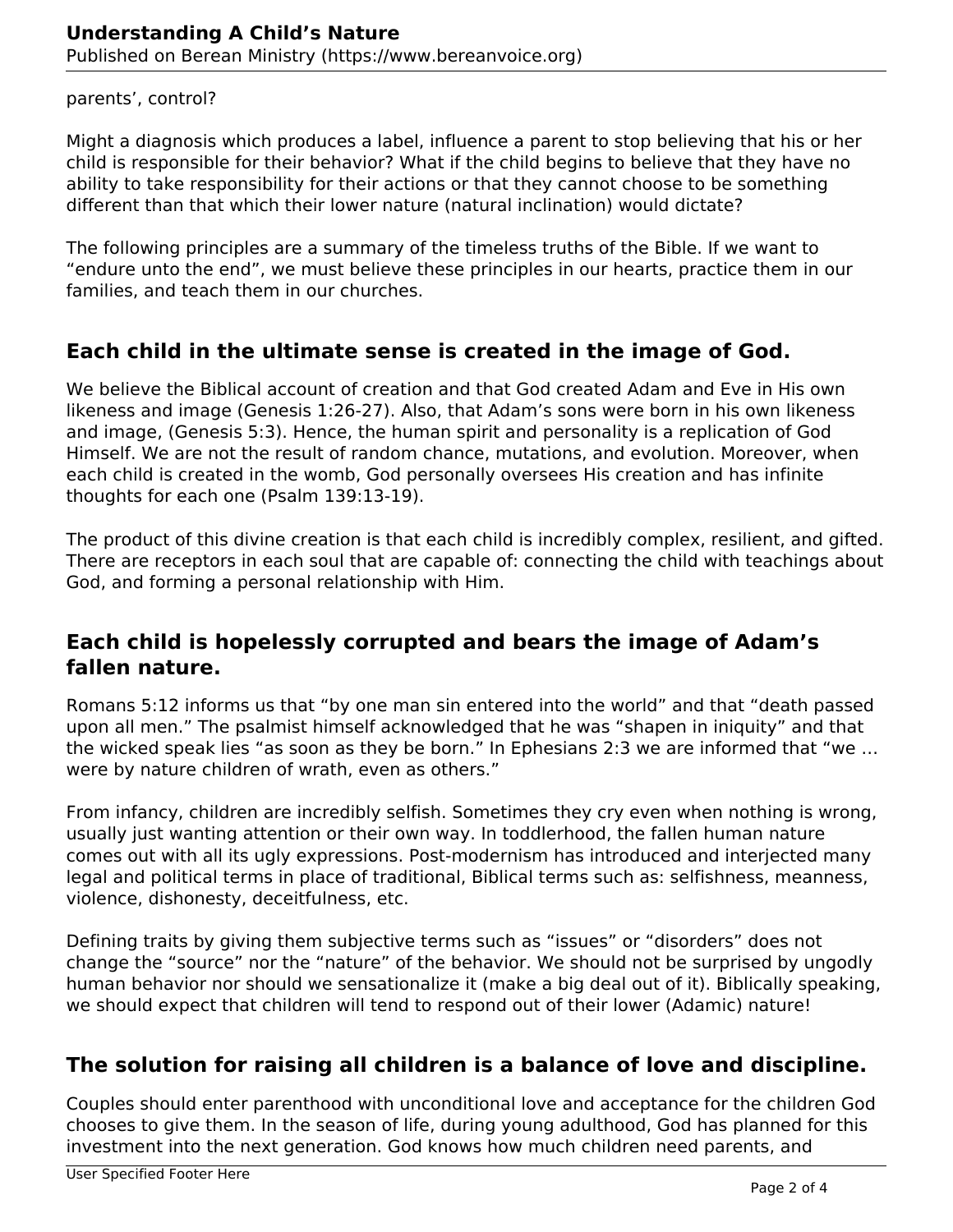#### **Understanding A Child's Nature** Published on Berean Ministry (https://www.bereanvoice.org)

perhaps even more, how much parents need children. (This is not to place a negative view on barrenness nor the reaching out for children in adoption. In fact, this pattern speaks of largerthan-life principles—how each one of us, as a believer, is adopted into God's family.)

Each child (even a handicapped child) should be treasured and given a Biblical baseline of love and acceptance. His needs should be met and love poured into his life. Along with this, as much as God blesses, children should be raised among brothers and sisters. Children tend to receive infinite corrections to their human selfishness by living with each other. They learn socialization skills even without knowing they are learning them.

In early toddlerhood, when the human nature traits of selfishness begin to emerge, parents will need to choose to confront each child's personal Adamic nature. The Bible gives us the God-ordained pattern of using the rod. Discipline should be for the child's needs and should be consistent with the specified disobedience. A spanking should not be considered a big deal, but rather it should be seen and understood as the Biblical method of correction, restoration, and cleansing the child's conscience, when it is administered the Bible way. Spanking half a dozen times in the same day for the same issue is not necessarily abnormal, it is just a normal process for some children—children with certain traits that God has gifted for a purpose He alone understands.

If oft repeated spanking for the same offense does not seem to be producing godly change, then maybe the whole situation should be reevaluated Biblically. Is father or mother's example of life inconsistent with the expected change in the child? Are they disciplining in anger or in some other way "provoking the child to anger"? Perhaps they are not together on the issue in question therefore sending the child a mixed message. What if one of them is out of their Godordained position of headship order in the home, therefore causing the child confusion about what is expected?

However, this personal evaluation should never discourage parents from faithfully applying Biblical discipline. The goal is to train each child to hearken to wisdom outside of his inner self. The Bible makes it clear that if a child is left to hearken to his inner wisdom, he will come to destruction (Proverbs 29:15). Children who learn to hearken to the voice of wisdom that "crieth without" (Proverbs 1:20) and who learn to listen to [hear and obey] their parents, other authorities, and even each other, can arrive at a place of enjoying a pleasant existence in this life (Ephesians 6:2-3).

Sometimes parents raise questions about the exceptional child. "We have normal children," they say, "but here is one that clearly is the exception. How shall we treat this child?" The fact is, exceptional children are normal too! It may be that their high maintenance requires greater doses of love and discipline. The worst stigma a parent can place upon a child is the idea that he has conditions and/or traits that are unmanageable. Fathers and mothers, please do your child a favor. Let him know you love him with all your heart, but let him also know that you will not accept it if he does not hearken to your voice. You simply will not cease discipline until he submissively and happily obeys your directions.

If you missed this foundational platform when your child was young or perhaps succumbed to the idea that "my child needed to be treated differently than normal," you can always go back and admit this to him. He will benefit by your confession and repentance at any stage of life, if you honestly and humbly acknowledge that you failed to bring his will into submission as clearly taught in Scripture. Since he is created in the image of God, he can still choose the way